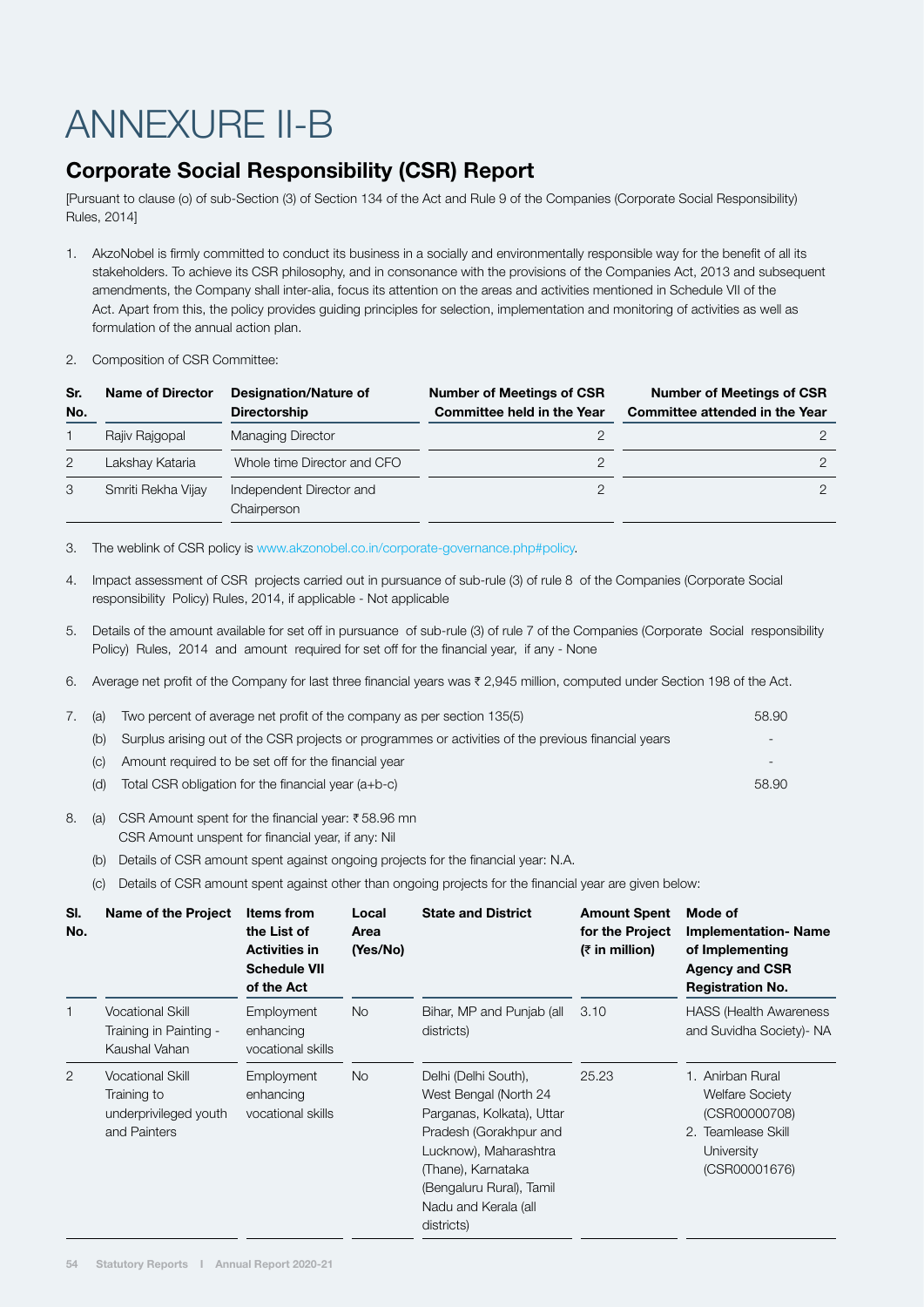| 3<br>Parivartan (Education<br>Promoting<br>Education<br>Projects)                                                 | Yes                      | Punjab (Mohali), Haryana<br>(Gurgaon), MP (Bhind),<br>Telangana (Medchal),<br>Karnataka (Bengaluru<br>Rural), Maharashtra<br>(Pune and Thane),<br>Haryana (Faridabad) and | 12.27 | 1. Deepalaya<br>(CSR00000584)<br>2. Sakshi<br>(CSR00000232)                                                                                                                                                                                                                                                                     |
|-------------------------------------------------------------------------------------------------------------------|--------------------------|---------------------------------------------------------------------------------------------------------------------------------------------------------------------------|-------|---------------------------------------------------------------------------------------------------------------------------------------------------------------------------------------------------------------------------------------------------------------------------------------------------------------------------------|
|                                                                                                                   |                          | West Bengal (Kolkata)                                                                                                                                                     |       | 3. Sambhav Social<br>Services<br>(CSR00003106)<br>4. Humara Bachpan<br>Trust<br>(CSR00000351)<br>5. APSA<br>(CSR00000280)<br>6. Pride India<br>(CSR00001069)<br>7. American India<br>Foundation<br>(CSR00001977)<br>8. Yuva (CSR00003042)<br>9. Parivarikee<br>(under process)<br>10. SOS Children's Village<br>(under process) |
| Arogya Disha<br>$\overline{4}$<br>Promoting<br>Preventive<br>Health care                                          | Yes                      | Karnataka (Bengaluru<br>Rural)                                                                                                                                            | 1.92  | <b>Telerad Foundation</b><br>(CSR00002867)                                                                                                                                                                                                                                                                                      |
| 5<br>Support to Children<br>Promoting<br>with Cancer<br>Preventive<br>Health care                                 | <b>No</b>                | Maharashtra (Mumbai)                                                                                                                                                      | 1.00  | St. Judes Child Care<br>Centre (CSR00001026)                                                                                                                                                                                                                                                                                    |
| <b>Project Revive</b><br>Livelihood<br>6<br>(enhancing wages of<br>enhancement<br>decorative painters)<br>Project | <b>No</b>                | Delhi & West Bengal<br>(Delhi and Kolkata)                                                                                                                                | 1.00  | Collective Goods<br>Foundation (CGF)-<br>(CSR00001648)                                                                                                                                                                                                                                                                          |
| 7<br>Donation to PM Care<br><b>PM Care Fund</b><br>Fund                                                           | <b>No</b>                | Pan India                                                                                                                                                                 | 5.00  | PM Care Fund (NA)                                                                                                                                                                                                                                                                                                               |
| 8<br>Covid-19 Relief<br>Fight against<br>Covid-19<br>Project                                                      | <b>No</b>                | Haryana (Gurugram),<br>Karnataka (Bengaluru<br>Rural) and Maharashtra<br>(Thane)                                                                                          | 2.09  | 1. Sakshi<br>(CSR00000232)<br>2. Telerad Foundation<br>(CSR00002867)<br>3. Pride India<br>(CSR00001069)                                                                                                                                                                                                                         |
| 9<br>Covid-19 Relief<br>Fight against<br>Project<br>Covid-19                                                      | <b>No</b>                | Delhi (Delhi), West<br>Bengal (Kolkata) and<br>Maharashtra (Thane)                                                                                                        | 2.15  | Directly                                                                                                                                                                                                                                                                                                                        |
| Simulator for Vehicle<br>Employment<br>10<br>Refinish Training<br>enhancing                                       | Yes<br>vocational skills | Maharashtra (Thane)                                                                                                                                                       | 0.58  | Directly                                                                                                                                                                                                                                                                                                                        |
| Others-Less than<br>11<br>Various<br>0.5 million each                                                             | <b>NA</b>                | Various                                                                                                                                                                   | 1.68  | <b>NA</b>                                                                                                                                                                                                                                                                                                                       |